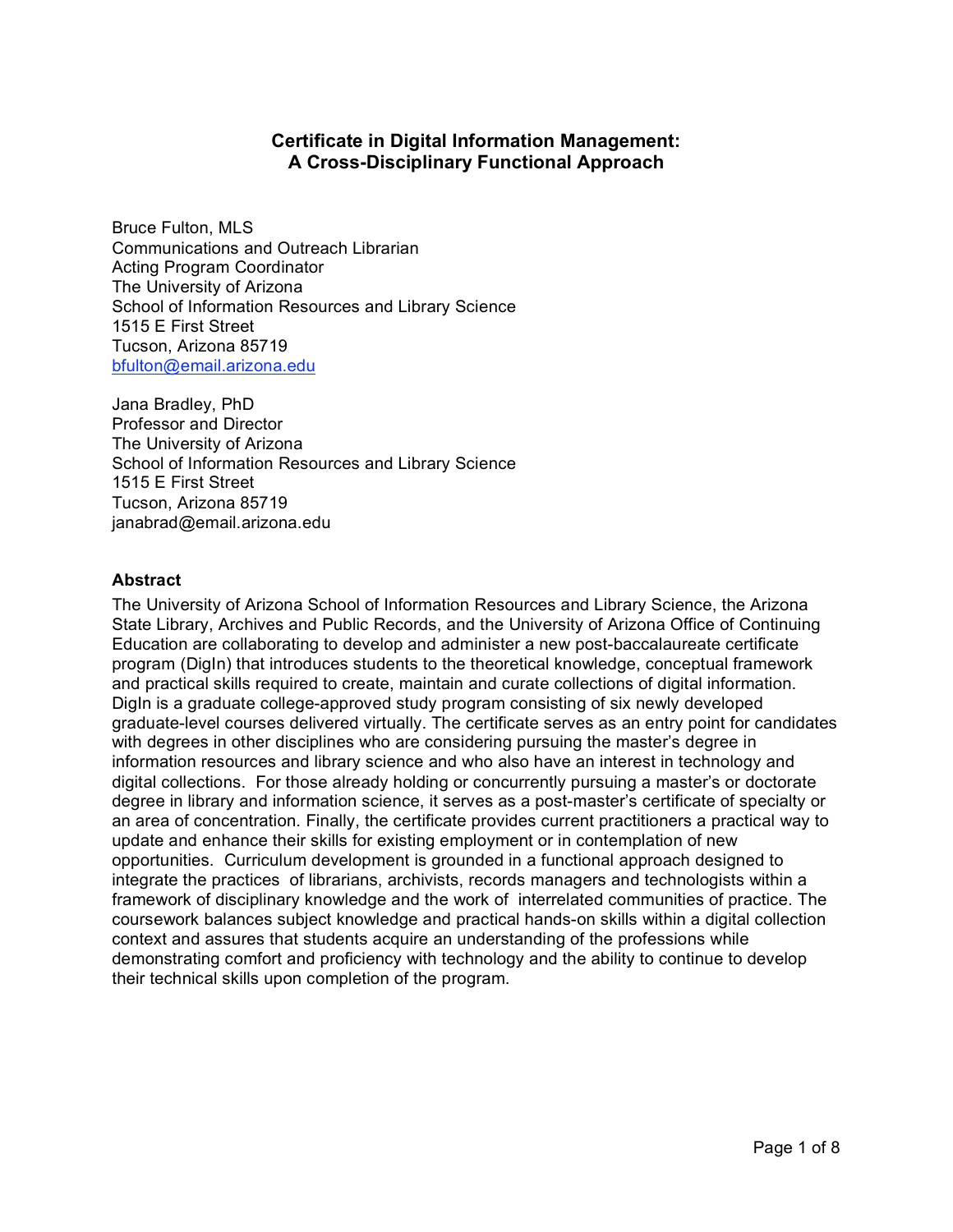### **Introduction**

In the fall of 2005, the University of Arizona School of Information Resources and Library Science (SIRLS) in partnership with the Arizona State Library, Archives and Public Records and UA's Office of Continuing Education and Outreach began to develop a new post-baccalaureate certificate program in Digital Information Management. The program seeks to address the need for the rapid scaling of education and training for professionals in order to handle the management of digital objects across multiple settings. Broad input from subject matter experts and practitioner librarians, archivists, records managers and technologists inform a functional approach to curriculum development designed to integrate disciplinary knowledge and the practical work of interrelated communities of practice. In this paper, we will address the justification for the certificate program, the steps we have taken to assure that the curriculum addresses a common core of disciplinary understanding and technology skills appropriate to relevant communities of practice, our method of curriculum development and the current status of the program as we begin delivery to the first cohorts of students.

### **Justification of Need**

SIRLS and its partners first developed a case statement that was used to build internal support and serve as the summary justification for proposals for funding, primarily from the Institute for Museum and Library Services (IMLS).

### *Case statement*

"The explosion of born-digital documents along with the accelerating rate of digitization of records of all kinds of information create new opportunities for professionals well grounded in traditional library and archival theory and current practice who also possess the technical skills needed to create, maintain and manage collections of digital information. For example, Myburgh (2003)<sup>1</sup> analyzes current job postings and demonstrates that today's Library and Information Science (LIS) graduates face increasing demands for information and communications technology skills in the job market, and in some cases, competition from computer science and MIS professionals for technical positions. Richard Pearce-Moses, past president of the Society of American Archivists, raised the parallel issue of technical skills for archivists working with digital records in his talk "Winds of Change." 2

"As the number of digital information collections of all kinds grows nearly exponentially, demand for knowledgeable information specialists outpaces the supply of qualified candidates. Information stored in printed materials – including books, journals, newspapers, mail, mass market periodicals and office documents – is relatively steady, with growth of 7% reported for the period 1999 to 2002. In contrast, the amount of information stored on the web alone during the same period tripled. $3$  The majority of government and business records are now created in digital formats and may never be printed. New categories of documents, including emails, instant messaging, and digitally encoded video and sound recordings, challenge archivists and record specialists. Digital information is not a future the professions should be planning; it is the current reality that the professions must actively address.

"Yet even as the means by which information professionals accomplish their work change, the traditional disciplinary knowledge of the librarian, archivist and records specialist remains critical to effective discharge of their professional duties. What these specialists do – selection, acquisition, classification and description, reference, outreach, and preservation – does not change; the theoretical knowledge of the professions remains applicable to the digital environment. There is a significant risk, however, that without the technical competencies to curate digital collections and process digital information, professionals from other disciplines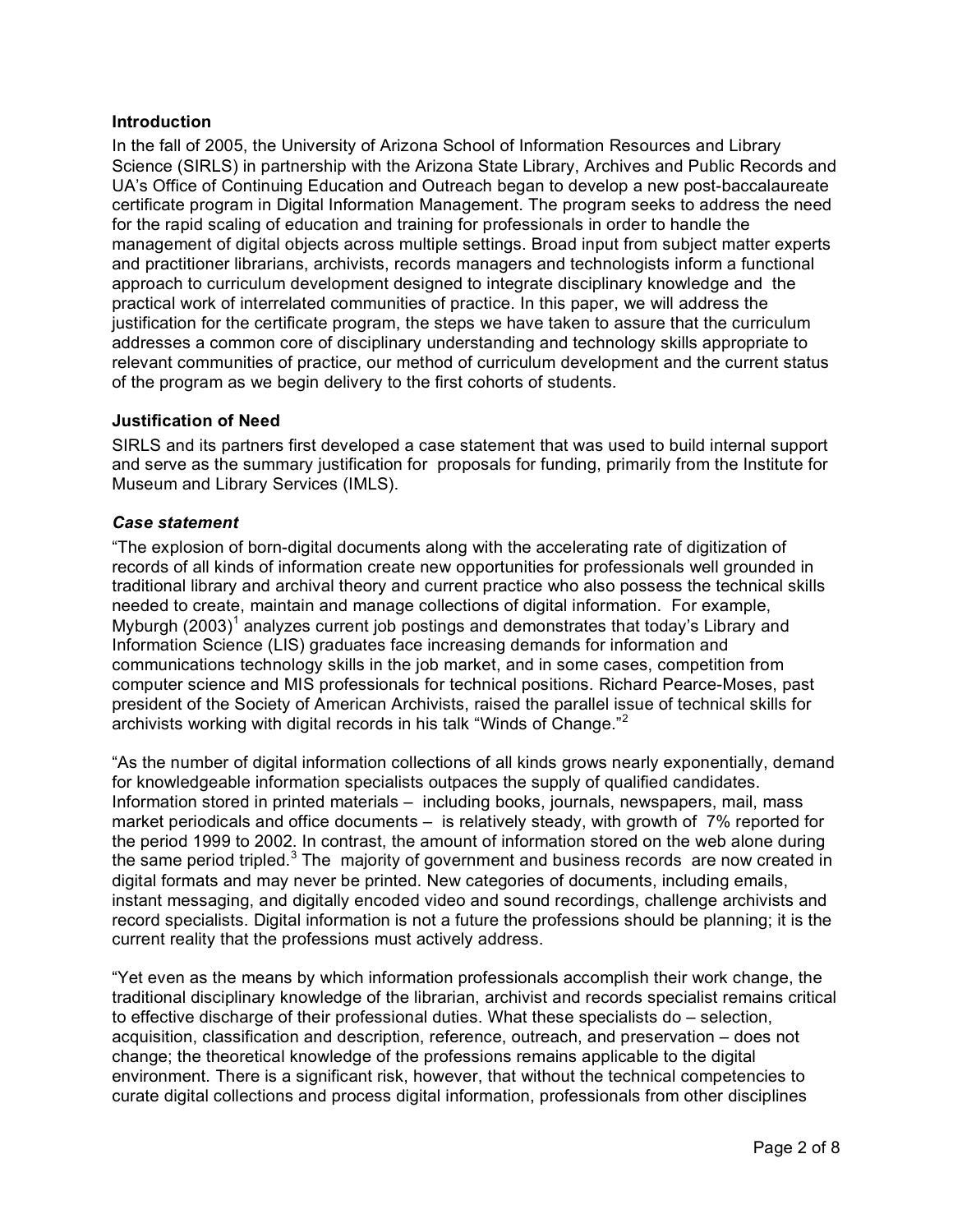may wrest effective jurisdiction over the domain. As Pearce-Moses observed, "Archivists and records professionals – as a whole, and not just digital records specialists – must respond by becoming as comfortable working with digital materials as they are with paper."<sup>4</sup>

"Sutton (1999)<sup>5</sup> posits the dilemma as follows: "How do we structure LIS educational institutions and the LIS profession to play a continuous role in re-educating the professionals whose knowledge and skills have been *intentionally* rendered obsolete both from within and without the profession?" In effect, Sutton cautions that if librarians and archivists do not stake a clear disciplinary claim, others will. He argues for balance in LIS education from both the community of scholars and from the community of practice.

"The predicament for schools of library and information science and the records management and archival disciplines, therefore, lies in how to assure that programs and curriculum integrate the theoretical underpinnings of the disciplines within the contextual framework and practical competencies needed to perform effectively in a rapidly evolving information marketplace. In considering how technology is integrated in today's LIS curricula, Markey (2004) argues in a recent comprehensive survey of LIS curriculum that information technology is "the driving force behind the development and enhancement of LIS programs."<sup>6</sup> Nevertheless, the coursework added is generally in the form of electives and not delivered with the same emphasis or integration as traditional LIS offerings such as organization of information, reference, management and other foundational courses.

"Markey recommends that programs should address unclaimed or disputed areas such as information organization, authoritative information, content creation, and preservation, and that LIS schools should consider how the future will affect the field and the school and develop both faculty and curriculum accordingly.<sup>7</sup>

"Van House and Sutton (1996) are more provocative in their assessment, warning that "survival of LIS education does not necessarily mean the survival of current programs, and certainly does not mean their survival in their current forms. It means survival of the knowledge base, approaches, values, practices, and tools which must be applied to new problem areas." <sup>8</sup>

"Increasingly, graduate schools are turning to post-baccalaureate and post-master's certificate programs as a means to bridge the skills gap within the context of a rigorous academic program. Welch and Syverson (1997) $^9$  and Patterson (1999) $^{10}$  list several reasons graduate schools are developing certificate programs including: providing a more flexible response to an emerging need for specialized training; providing an easier path to graduate education, especially for persons who have been out of school for some time; providing a recruitment path for students who pursue degree programs following acquisition of a certificate; providing an opportunity for a discipline or interdisciplinary group to take their first steps in offering graduate level programming; providing an opportunity for students to develop an expertise which may help in advancing their careers, or in changing careers; and providing a new revenue stream for the university.

"Properly developed and administered, a graduate certificate program can address the challenge of providing both an academic and practical education for librarians, archivists, and records specialists seeking to acquire a firm understanding of digital information collections and data curation. The program should be developed in consultation both with academic scholars and practitioners, administered primarily by a qualified professor of practice, require an undergraduate degree, and be related to a graduate degree program. The certificate may serve as a stand-alone post-graduate certificate, a concentration within an academic master's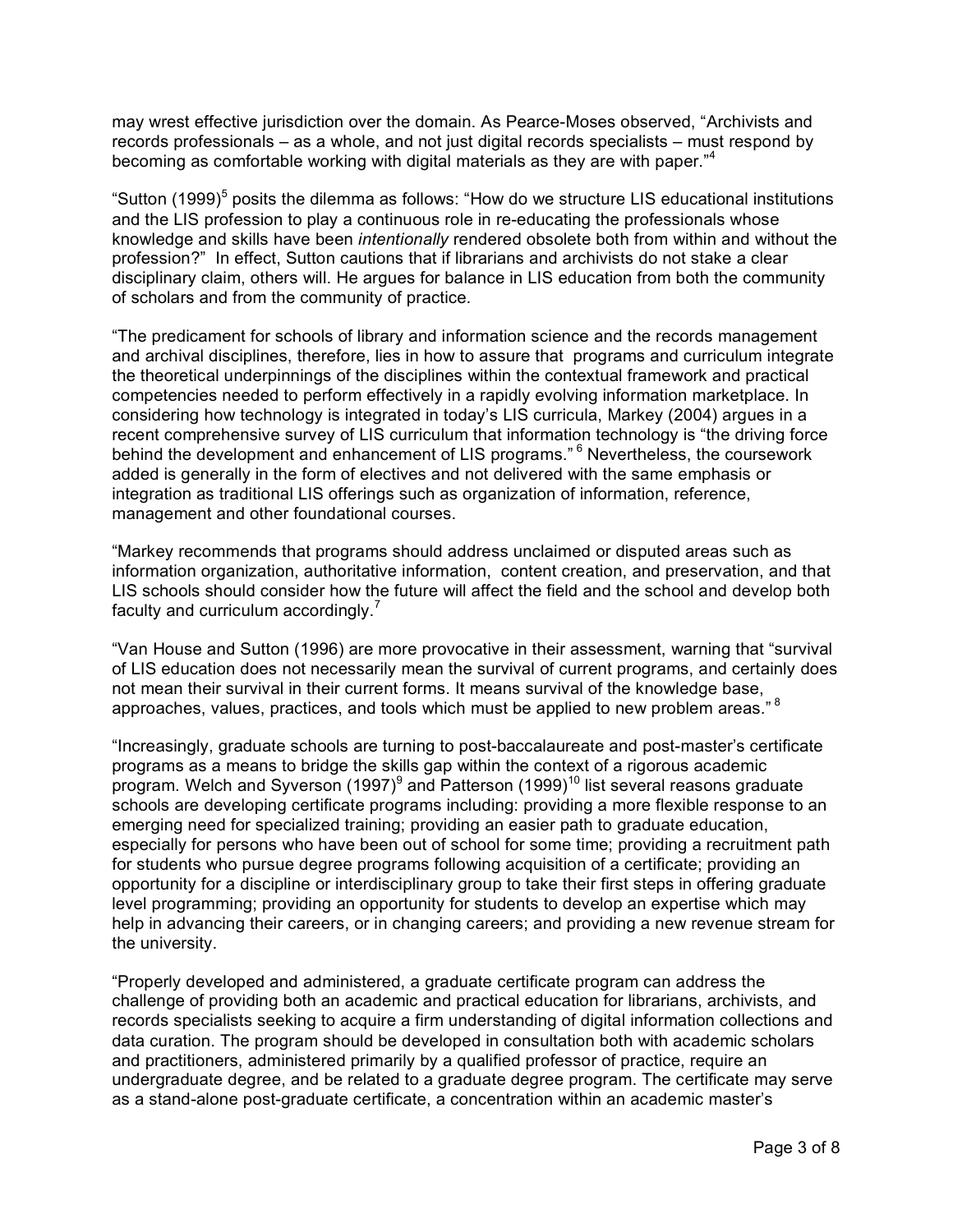program or PhD minor, or it may serve as a post-master's add-on offering evidence of additional specialization and expertise. In contrast merely to adding electives to an existing master's program, the certificate, by its nature, incorporates a diversity of classes all designed to inform an area of specialization while providing the disciplinary knowledge and conceptual framework that characterize the profession."

## *Funding*

IMLS awarded three years of funding starting July, 2007, to SIRLS under the Capacity Building priority of the 2006 Laura Bush 21<sup>st</sup> Century Librarian program. IMLS funding is being used to build capacity through development of new courses for delivery within the certificate program and to recruit and retain a professor of practice to manage the certificate curriculum and delivery during the grant period. Funding also provides for a limited number of student scholarships and for graduate assistants to assist with research, course development and teaching assistance. SIRLS and its partners' matching contributions include graduate assistants, administrative support, course development, course delivery on an integrated e-learning platform, promotion, recruitment and retention of students, internships, and funds for adjunct instructors to develop and deliver coursework.

### **Concept**

The Certificate in Digital Information Management (nicknamed DigIn) introduces students to the theoretical knowledge, conceptual framework and practical skills required to create, maintain and curate collections of digital information. The functionally organized curriculum provides a foundation in digital records, digital archives, digital libraries, and other kinds of digital collections. Coursework integrates the disciplinary knowledge of the communities of practice and the underlying technological foundations within a digital collection context. The functional approach assures that students acquire a core understanding of the professions while demonstrating comfort and proficiency with technology and the ability to continue to develop their technical skills upon completion of the program.

Graduates of the DigIn program must be able to apply a variety of organizational approaches and intellectual technologies to digital information. Traditional divisions, or silos, defining the professions in libraries, archives and records are changing and in some cases breaking down as technology transforms the way people work. In the digital world, managers of digital information will be most flexible if they can match technologies and approaches to the situation. Cross-disciplinary understanding of both knowledge and skills of librarians, archivists, records managers and technologists becomes increasingly important for professionals working with digital assets.

Identifying a common or core understanding of technology knowledge and skills across multiple disciplines is challenging. Within specific communities of practice, efforts are ongoing to enumerate skill-sets and the theoretical knowledge appropriate to specific jobs and tasks. In order to assure that new DigIn curriculum addresses a cross-section of specialized disciplinary needs, development is being conducted with advice and recommendations from a national panel of recognized experts in the fields of digital libraries, archives, records management, technology and other collections.

A local working committee is charged with integrating the national panel's input and the work of experts providing course development and delivery according to the requirements of SIRLS and the University of Arizona Graduate College. SIRLS' approach to DigIn curriculum development is functional. Our team relies on the panel of advisors to help identify disciplinary functions, and where disciplines differ in approach, to articulate the differences..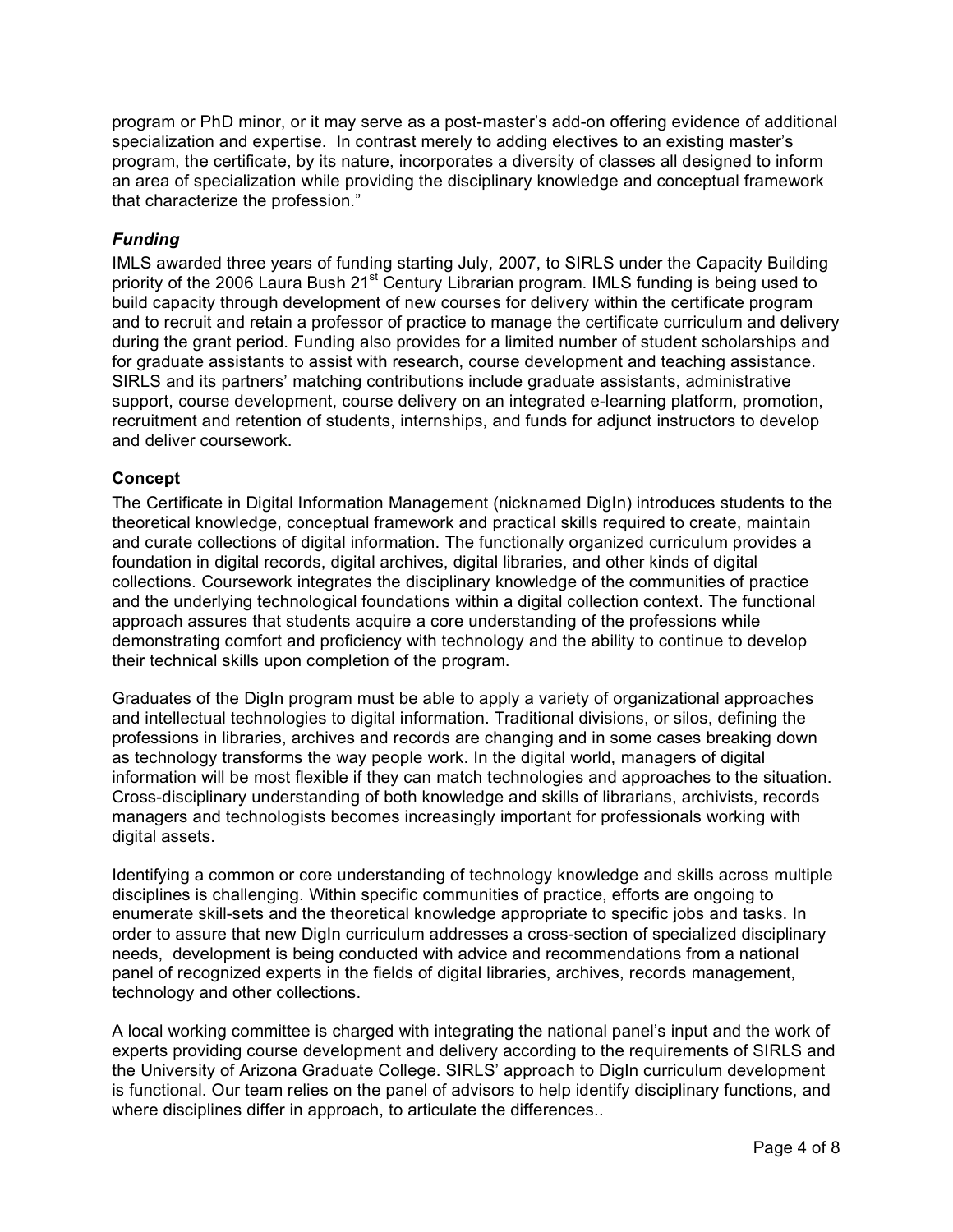Based on the initial research and subsequent feedback from advisors, SIRLS elected to develop an entirely new curriculum rather than group existing master's level courses to create a program of specialization. While existing courses in digital libraries, advanced archives and other topics cover much of the needed material, few traditional graduate level LIS courses stress hands-on learning and technology applications to the extent envisioned for the DigIn certificate.

DigIn is now comprised of six full-credit graduate courses, all required and delivered online. New courses under development especially for the certificate program include Introduction to Applied Technology, Introduction to Digital Collections, Digital Preservation, Managing the Digital Information Environment, Advanced Digital Collections and a capstone course that includes practical study and completion of a digital portfolio. All courses will require extensive hands-on learning of technology and applications.

Course content will be based on a pedagogical model that incorporates disciplinary theory, a conceptual framework, and practical application skills.

| Theory                                 | Knowledge of the disciplines, history of the<br>profession, core comprehension. "How can one<br>appraise records for acquisition?" | Readings, textbooks                                                                          |
|----------------------------------------|------------------------------------------------------------------------------------------------------------------------------------|----------------------------------------------------------------------------------------------|
| Conceptual<br>Framework                | Strategic knowledge of the disciplines. "Are<br>these records of sufficient value to acquire?"                                     | Lectures, discussion                                                                         |
| Practical<br><b>Application Skills</b> | The discipline in practice, tools and methods.<br>"What techniques will allow me to acquire these<br>records for the collection?"  | Projects, homework,<br>internships, digital<br>portfolios, authentic<br>learning experiences |

Hands-on projects will be emphasized, and students will be required to acquire and maintain a variety of technologies in the creation of portfolios and authentic work projects such as working web servers, databases and operating system configuration and maintenance.

SIRLS and its advisory teams first initiated a process under the facilitation of the UA University Teaching Center of developing a coherent concept map of learners, context, learner outcomes, goals and objectives and a pedagogical approach.

Based on the initial concept mapping process, participants agreed that DigIn will reach a diverse pool of knowledge and skill seekers. Traditional and non-traditional students will be attracted to the program based, in part, on their current education or career path goals and a desire to acquire the additional skills needed to achieve those goals.

DigIn students may be recent graduates of a computer science program or arts and humanitiesfocused programs seeking to diversify their undergraduate degree with theory and practical skills needed to excel in the management of digital information in a variety of environments. The theory and skills offered by the certificate program will also appeal to lifelong learners interested in the world of digital information, culture, and technology. These individuals, for whom technology is a transparent and organic part of their everyday life, will be drawn to DigIn as a way to formally understand the world in which they inhabit and apply new skills in their career.

The DigIn program will be an attractive opportunity for individuals seeking an added advantage when making mid-career advancements (current librarians and information specialists) or midcareer changes to information management fields from other lines of work.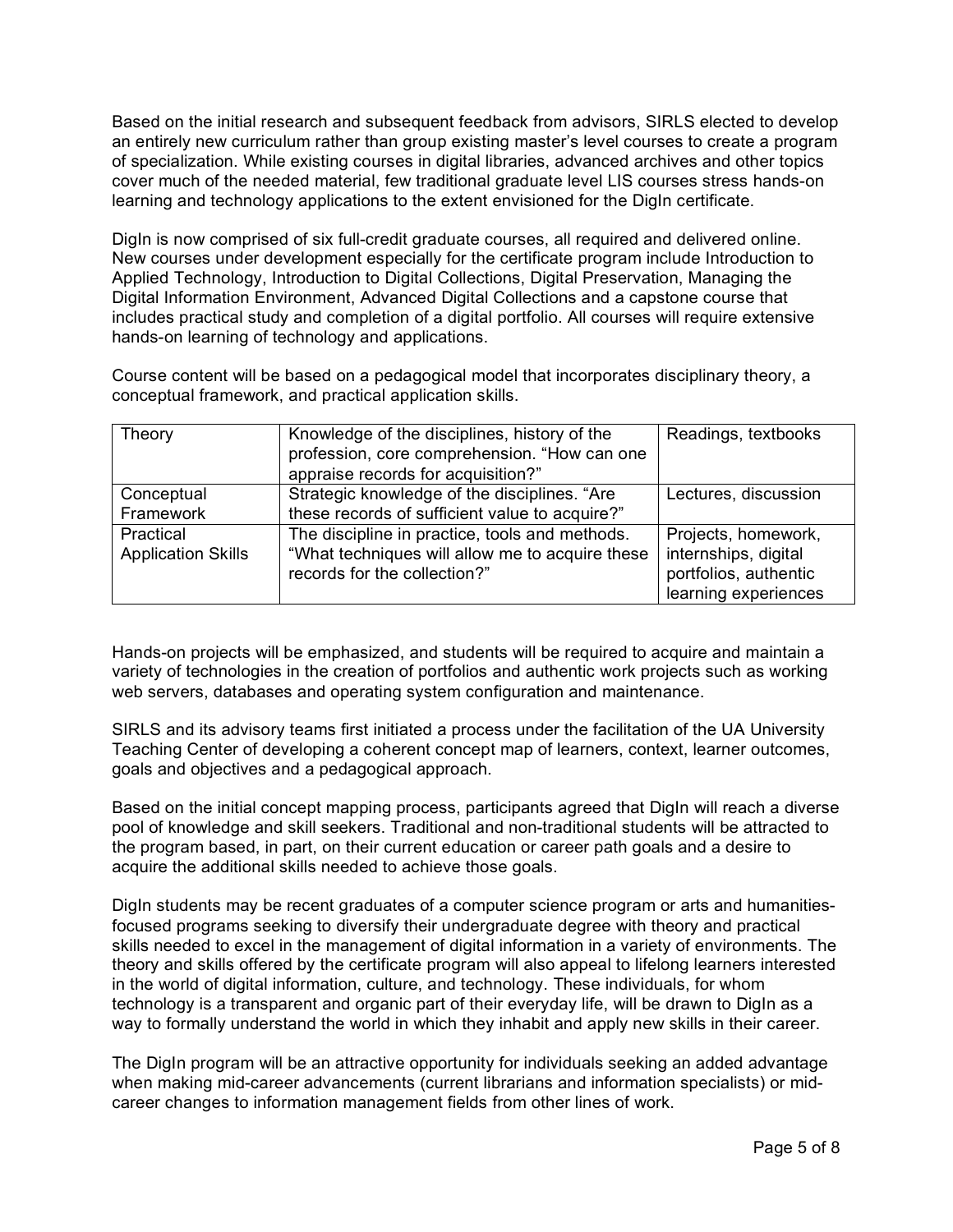DigIn also promises to draw a substantial number of recent Master of Library Science graduates seeking to bolster their graduate studies with additional work in digital information management.

An initial set of program outcomes was developed. First and foremost, DigIn will produce an informed learner. In general terms, this means the successful graduate will be prepared for leadership roles in digital information management and prepared for management of the information environment in libraries, archives and other communities of practice. A key marker of the success is evidence of the acquisition of the "soft skills" that are essential to leaders and managers in any field of study.

The effective graduate will model success in several ways. The student will:

- acquire and demonstrate the skills and knowledge necessary to continue as lifelong learner, not only mastering the issues and technologies of today but also the issues and technologies not yet apparent or developed.
- model information literacy throughout the course of study and in professional positions that follow.
- possess the fundamental knowledge of the core theoretical background underlying digital information studies.
- acquire or further develop and abide by an understanding of the mission of the librarian or other information professional and the codes of ethics of the professions including respect for privacy, intellectual property and intellectual freedom.
- acquire or further develop the ability to understand the information needs of the community being served.
- model successful communication skills across a broad range of technical and nontechnical perspectives among communities of information consumers
- possess the confidence needed to excel across a broad range of professional dimensions including teaching and learning, leading and administering, and managing digital information.

#### **Program**

A comprehensive proposal for the DigIn certificate was submitted by SIRLS for approval of the University of Arizona graduate college in February of 2006. Based on information provided by the graduate college at the time, approval was anticipated within four to six months. In the summer of 2006, the process was lengthened for procedural reasons, however the certificate application was fully approved by the faculty senate in December of 2006, removing the last barrier to recruitment and detailed course development.

While SIRLS could have proceeded earlier with what is commonly referred to as a departmental certificate without the graduate college imprimatur, credibility of the program is strengthened by recognition by the graduate college as a formal course of study at the post-baccalaureate level that will be recognized on student transcripts. Graduate college certification requires a justification and approval process that spells out learning objectives and outcomes as well as the relationship of the certificate to other graduate programs.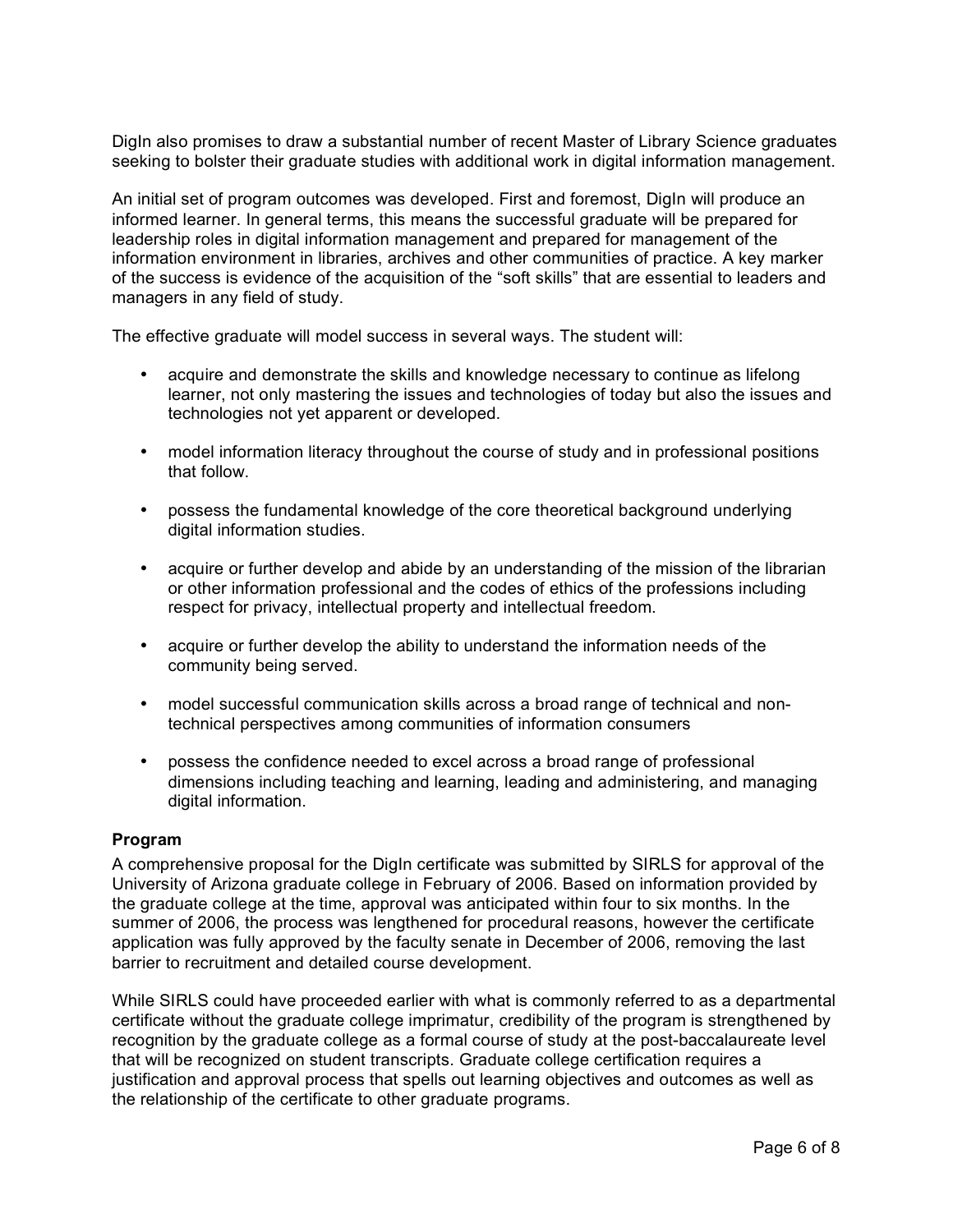SIRLS and its partners made a number of decisions that are designed to institutionalize DigIn as an ongoing program complementing SIRLS' master's and doctorate programs and that meet UA and professional standards for course content and delivery.

First, SIRLS is electing to proceed on an authorship model of course development, meaning that SIRLS retains the ability to deliver courses initially developed using expert practitioners and theoreticians. This assures not only that students will be exposed to practitioners with expertise in all aspects of digital information management but that the courses themselves will, over time, be informed by a growing pool of experts and practitioners. It also helps assure that each cohort of students will receive a consistent and standardized course of study.

Second, SIRLS has worked with course development specialists to create a template for course delivery that is flexible and that also incorporates appropriate pedagogical design for online delivery. These include formalizing module components that take the best advantage of the virtual learning environment to accommodate students with diverse learning styles.

Finally, SIRLS is working with its current full-time faculty and curriculum committees to assure that all DigIn courses meet the requirements of a rigorous master's level course. This includes articulating course-load expectations and harmonizing other aspects of graduate level study including advising, admissions, co-enrollment, and limited provisions for dual credit. Currently admissions requirements for the certificate mirror those of the UA graduate college and SIRLS' master's program with the exception that certificate students are not required to submit scores for the graduate record exam (GRE). Students who go on to apply for the master's program will be required to meet the GRE requirement.

Harmonizing, however, does not mean that the DigIn certificate is intended or should be viewed as a substitute for the MLS or other degrees required by employers or accreditation bodies. Certificate programs in general are sometimes perceived as hostile to traditional professional programs that require a master's degree or beyond. SIRLS, however, does not expect the certificate program to cannibalize its master's program. Based on surveys of departments that have implemented certificate programs across a wide range of disciplines and studies, 90% of respondents in one study indicate this has not happened and in fact, certificate programs often attract students who would not otherwise be in graduate programs.<sup>11</sup> These surveys also show that certificate programs frequently serve as a path towards a full master's degree.

While the ALA-accredited Master's degree in library and information science will remain the gold standard for library professionals for the foreseeable future, the increasing specialization and interdisciplinary requirements of open jobs in libraries, archives and records collections foster a growing interest in alternatives that serve current staffing demands and projected candidate shortages. Traditionally structured graduate programs do not always provide a manageable and affordable environment for today's diverse range of graduate students. Welch et al (1997)describe them as often older with career and family responsibilities and the need to attend on a part-time basis. Further, many currently in the workforce do not always desire a full degree program. These individuals often have an existing graduate degree and need to update knowledge and skills or pursue additional concentrations in new areas of study.

Digital Information Certificate enrollment is anticipated to range from 15 to 25 new students annually who are pursuing this specialization. As currently designed, the certificate can be completed in as little as 15 months. Students begin with Introduction to Applied Technology each summer. Two certificate courses, Introduction to Digital Collections and Managing the Digital Information Environment are offered each fall. Advanced Digital Collections and